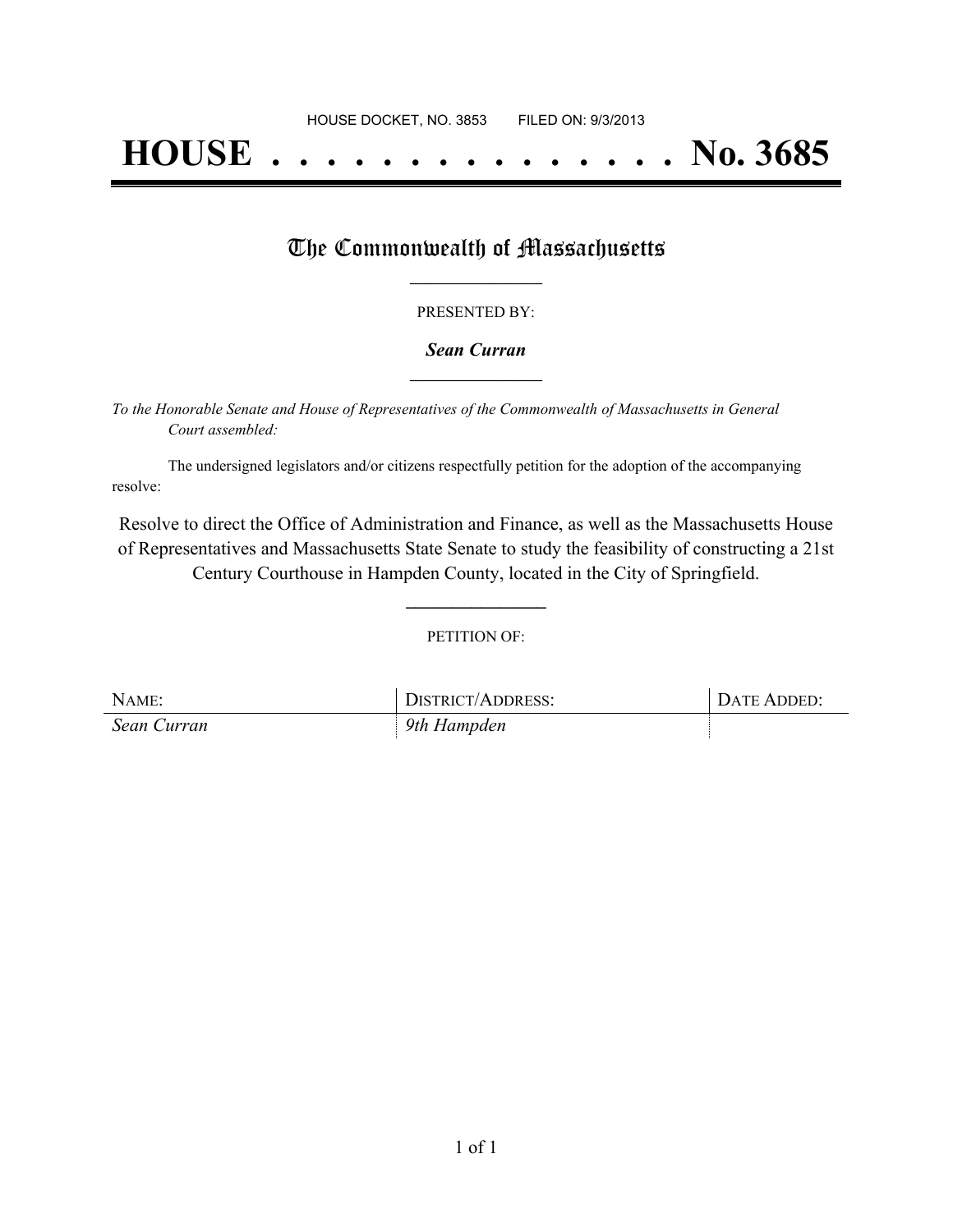## **HOUSE . . . . . . . . . . . . . . . No. 3685**

By Mr. Curran of Springfield, a petition (subject to Joint Rule 12) of Sean Curran for an investigation and study of the feasibility and benefits of a Hampden County district courthouse in the city of Springfield. State Administration and Regulatory Oversight.

## The Commonwealth of Massachusetts

**\_\_\_\_\_\_\_\_\_\_\_\_\_\_\_ In the Year Two Thousand Thirteen \_\_\_\_\_\_\_\_\_\_\_\_\_\_\_**

Resolve to direct the Office of Administration and Finance, as well as the Massachusetts House of Representatives and Massachusetts State Senate to study the feasibility of constructing a 21st Century Courthouse in Hampden County, located in the City of Springfield.

1 Resolved, SECTION 1. That the Executive Office of Administration and Finance through 2 the office of Planning, Design and Construction shall conduct an investigation and study of the 3 feasibility and benefits of a new Hampden County District Courthouse in the City of Springfield.

4 It shall begin such a study by creating a Hampden County Courthouse feasibility 5 commission.

6 The commission shall investigate and study the following:

7 The feasibility of constructing a state of the art 21st century courthouse, that has up to 8 date wireless technology, data storage, internet streaming, and real time courtroom audio and 9 visual technology located in the City of Springfield.

10 Said study shall investigate access to sites in particular, but not limited to: the North End 11 or South End neighborhoods in Springfield.

12 Said study shall determine the feasibility of constructing a new courthouse on several 13 sites in particular, but not limited to:

14 The Federal Post Office building, the Peter Pan Bus terminal, or the current site of the 15 Republican newspaper.

16 Said study shall evaluate the fiscal impacts on Hampden County and the Commonwealth 17 of Massachusetts. It shall specifically address the construction costs of such a courthouse.